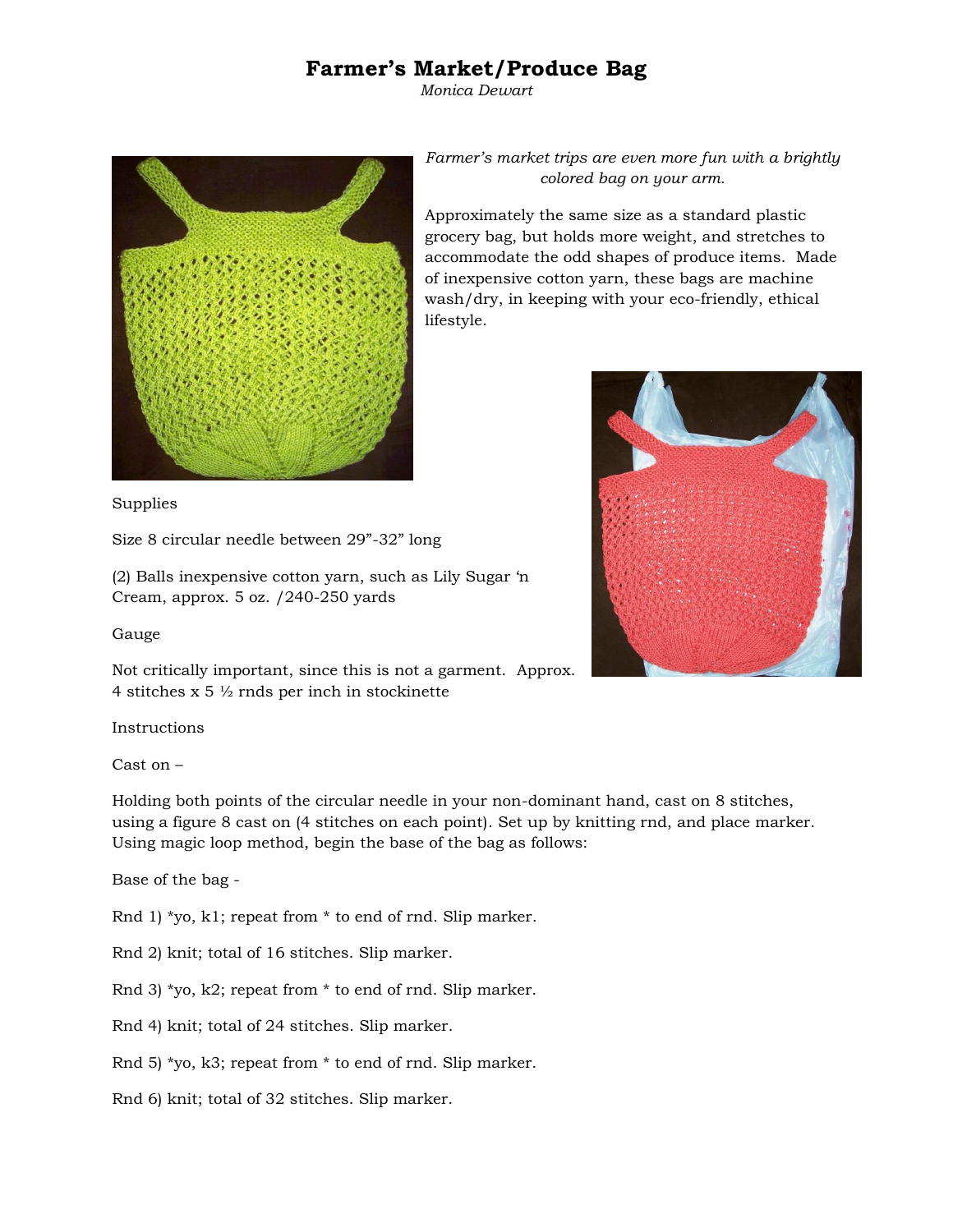Rnd 7) \*yo, k4; repeat from \* to end of rnd. Slip marker.

- Rnd 8) knit; total of 40 stitches. Slip marker.
- Rnd 9) \*yo, k5; repeat from \* to end of rnd. Slip marker.
- Rnd 10) knit; total of 48 stitches. Slip marker.
- Rnd 11) \*yo, k6; repeat from \* to end of rnd. Slip marker.
- Rnd 12) knit; total of 56 stitches. Slip marker.
- Rnd 13) \*yo, k7; repeat from \* to end of rnd. Slip marker.
- Rnd 14) knit; total of 64 stitches. Slip marker.
- Rnd) 15 \*yo, k8; repeat from \* to end of rnd. Slip marker.
- Rnd 16) knit; total of 72 stitches. Slip marker.
- Rnd 17) \*yo, knit 9; repeat from \* to end of rnd. Slip marker.
- Rnd 18) knit; total of 80 stitches. Slip marker.
- Rnd 19) \*yo, knit 10; repeat from \* to end of rnd. Slip marker.
- Rnd 20) knit; total of 88 stitches. Slip marker.
- Rnd 21) \* yo, knit 11; repeat from \* to end of rnd. Slip marker.
- Rnd 22) knit; total of 96 stitches. Slip marker.

Spread stitches across the length of the needle, transitioning from magic loop to circular knitting as you are able. Begin the body of the bag as follows:

- Rnd 23) \*k2tog, yo; repeat from \* to end of rnd. Slip marker.
- Rnd 24) knit. Slip marker
- Rnd 25) \*yo, s1, k1, psso; repeat from \* to end of rnd. Slip marker.
- Rnd 26) knit. Slip marker.

Repeat rnds 23-26 until the bag is 10  $\frac{1}{2}$  – 11" from the base; approx. 14-15 pattern repeats.